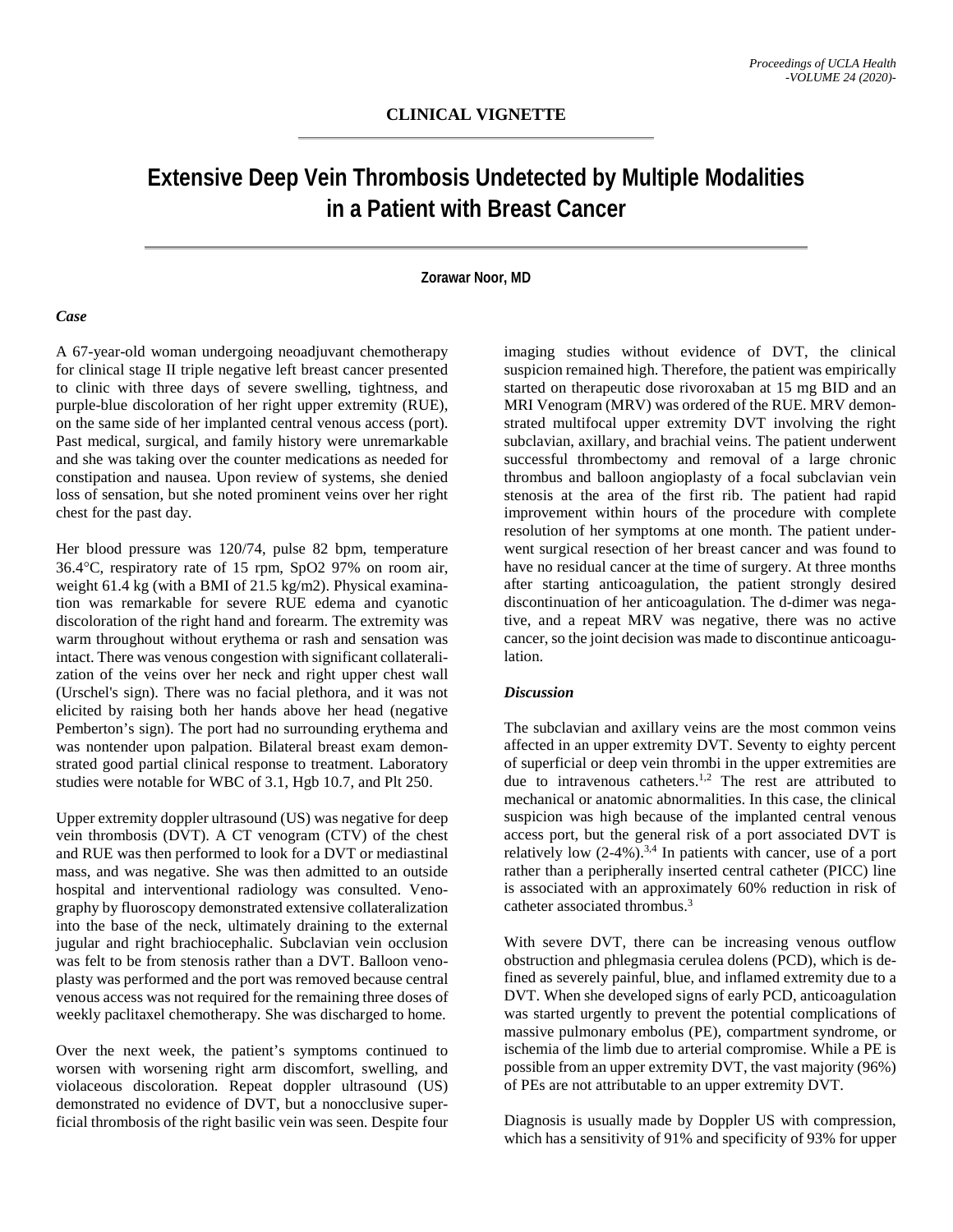extremity DVT.<sup>5</sup> One drawback of US is that direct visualization of the proximal subclavian vein can be difficult due to shadowing from the clavicle.<sup>6</sup> CT or MRI can be useful, but they must be sequenced for the venous phase for highest sensitivity. A pooled analysis looking at the accuracy of MRI for suspected DVT estimated pooled sensitivity of 91.5% and specificity of 94.8%, with an approximately 30% higher sensitivity for proximal rather than distal DVTs.<sup>7</sup>

This case demonstrates that the cornerstone for diagnosis of a DVT still rests upon history and clinical diagnosis. To help, clinical probability scores like the "Wells score " and "modified Wells score" were created and are widely used in clinical practice. In this case, clinical judgment was used for empiric anticoagulation and the risk of bleeding had to be weighed carefully. Even though bleeding scores like "HAS-BLED," "ATRIA," "OBRI," and "HEMORR2HAGES" exist, they are far less useful because they generally do not perform better than clinical judgment.8 Therefore, the decision for empiric anticoagulation and in a high-risk patient still relies upon clinical decision-making.

There is no universally accepted optimal duration of anticoagulation for a first DVT (3 months, 6 months, or 1 year), but general agreement is that a minimum of 3 months of anticoagulation is necessary. If the central venous catheter is not removed, some guidelines states that anticoagulation should continue until 3 months after removal.<sup>9</sup> In patients with active cancer or recurrence on anticoagulation, consideration should be given for longer than the usual 3-6 months for an initial DVT.

Large randomized controlled trials and meta-analyses have demonstrated that low molecular weight heparin (LMWH) has superior efficacy to warfarin in the treatment of DVT for patients with active cancer. Therefore, LMWHs remained the standard of care until more recent studies demonstrated the efficacy of direct oral anticoagulants (DOACs). Three randomized trials have demonstrated similar, if not better efficacy of a DOAC when comparing dalteparin with endoxaban (Hokusai VTE Cancer Investigators),<sup>10</sup> rivaroxaban (SELECT-D),<sup>11</sup> and apixaban (CARAVAGGIO).12 DOACs are now listed along with LMWH as first-line treatment by the American Society of Cancer Oncologists and National Comprehensive Cancer Network guidelines.13,14 One should note that these trials excluded or limited high risk patients with a history of bleeding, thrombocytopenia, primary and metastatic brain lesions, hematologic malignancies, or upper GI malignancies. DOACs are sometimes thought of as interchangeable, but there are key notable differences to be considered, including the possible need for LMWH bridging prior to DOAC, different renal and liver metabolism, and available US Food and Drug Administration (FDA) approved reversal agents.

In summary, high clinical suspicion should guide empiric anticoagulation for DVT and additional evaluation. MRV and venogram should be considered for a suspected upper extremity DVT if other modalities fail. DOAC should be considered in a

patient with active cancer and DVT. The optimal duration of anticoagulation is unclear, but at least 3 months is recommended.

## **REFERENCES**

- 1. **Verso M, Agnelli G**. Venous thromboembolism associated with long-term use of central venous catheters in cancer patients. *J Clin Oncol*. 2003 Oct 1;21(19):3665-75. doi: 10.1200/JCO.2003.08.008. PMID: 14512399.
- 2. **Mustafa S, Stein PD, Patel KC, Otten TR, Holmes R, Silbergleit A**. Upper extremity deep venous thrombosis. *Chest*. 2003 Jun;123(6):1953-6. doi: 10.1378/chest.123.6. 1953. PMID: 12796173.
- 3. **Saber W, Moua T, Williams EC, Verso M, Agnelli G, Couban S, Young A, De Cicco M, Biffi R, van Rooden CJ, Huisman MV, Fagnani D, Cimminiello C, Moia M, Magagnoli M, Povoski SP, Malak SF, Lee AY**. Risk factors for catheter-related thrombosis (CRT) in cancer patients: a patient-level data (IPD) meta-analysis of clinical trials and prospective studies. *J Thromb Haemost*. 2011 Feb;9(2):312-9. doi: 10.1111/j.1538-7836.2010.04126.x. PMID: 21040443; PMCID: PMC4282796.
- 4. **Decousus H, Bourmaud A, Fournel P, Bertoletti L, Labruyère C, Presles E, Merah A, Laporte S, Stefani L, Piano FD, Jacquin JP, Meyer G, Chauvin F; ONCOCIP Investigators**. Cancer-associated thrombosis in patients with implanted ports: a prospective multicenter French cohort study (ONCOCIP). *Blood*. 2018 Aug 16;132(7):707-716. doi: 10.1182/blood-2018-03-837153. Epub 2018 Jul 6. PMID: 29980524.
- 5. **Di Nisio M, Van Sluis GL, Bossuyt PM, Büller HR, Porreca E, Rutjes AW**. Accuracy of diagnostic tests for clinically suspected upper extremity deep vein thrombosis: a systematic review. *J Thromb Haemost*. 2010 Apr;8(4): 684-92. doi: 10.1111/j.1538-7836.2010.03771.x. Epub 2010 Feb 6. PMID: 20141579.
- 6. Upper Extremity Deep Vein Thrombosis. 2017. (Accessed Jun 30, 2020 at: https://www.acc.org/latest-incardiology/articles/2017/11/09/13/30/upper-extremitydeep-vein-thrombosis.)
- 7. **Sampson FC, Goodacre SW, Thomas SM, van Beek EJ**. The accuracy of MRI in diagnosis of suspected deep vein thrombosis: systematic review and meta-analysis. *Eur Radiol*. 2007 Jan;17(1):175-81. doi: 10.1007/s00330-006- 0178-5. Epub 2006 Apr 21. PMID: 16628439.
- 8. **Donzé J, Rodondi N, Waeber G, Monney P, Cornuz J, Aujesky D**. Scores to predict major bleeding risk during oral anticoagulation therapy: a prospective validation study. *Am J Med*. 2012 Nov;125(11):1095-102. doi: 10.1016/j.amjmed.2012.04.005. Epub 2012 Aug 30. PMID: 22939362.
- 9. **Kearon C, Akl EA, Ornelas J, Blaivas A, Jimenez D, Bounameaux H, Huisman M, King CS, Morris TA, Sood N, Stevens SM, Vintch JRE, Wells P, Woller SC, Moores L**. Antithrombotic Therapy for VTE Disease: CHEST Guideline and Expert Panel Report. *Chest*. 2016 Feb;149(2):315-352. doi: 10.1016/j.chest.2015.11.026.